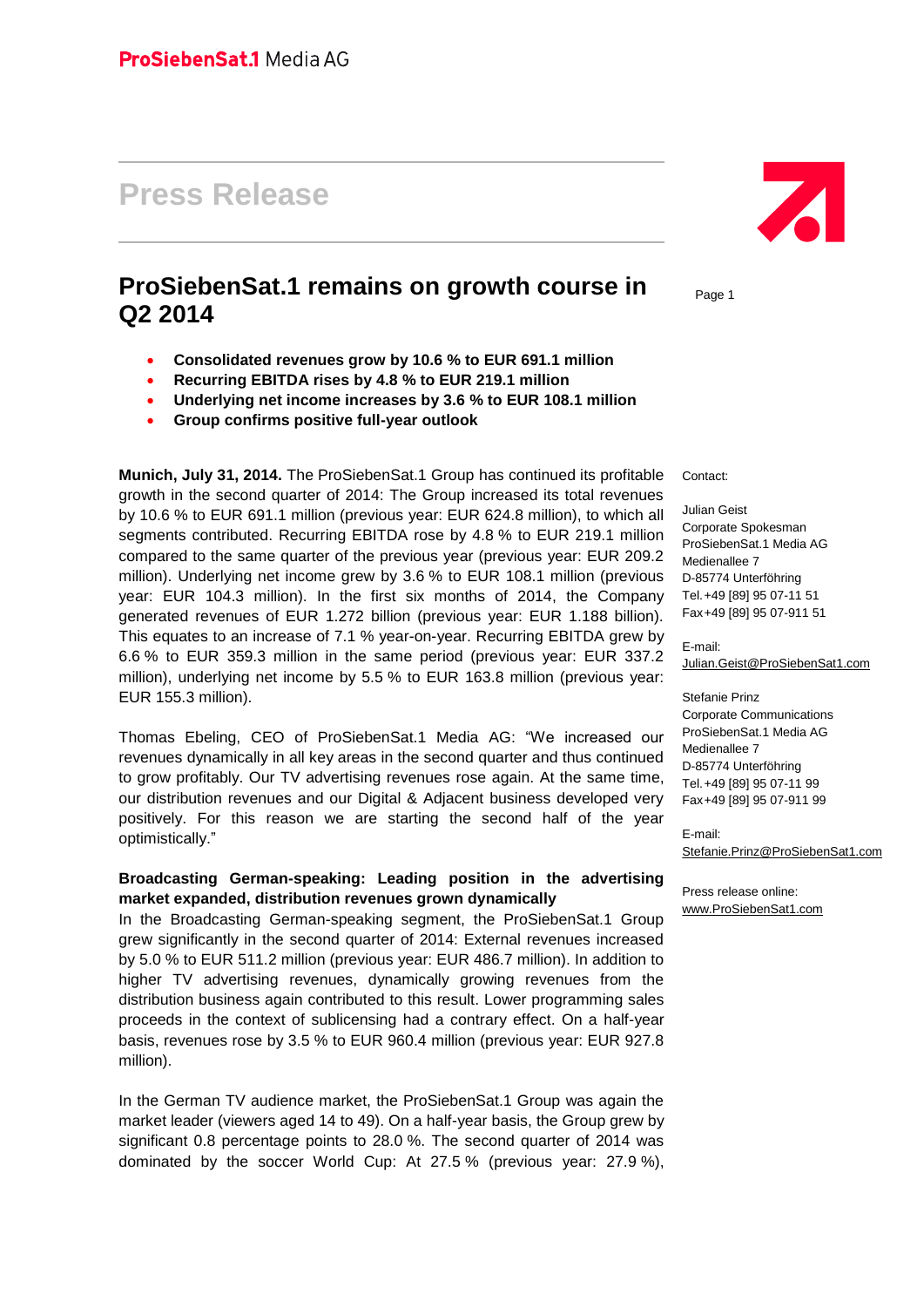

ProSiebenSat.1 was down on the comparative period as expected. However, at  $P_{\text{a}^{00}$   $\geq$  of 7 0.4 percentage points, the decline among ProSiebenSat.1's stations was smaller than during any previous World Cup. This is primarily attributable to the ongoing growth of the Group's new stations: The two women's stations, sixx and SAT.1 Gold, and the men's station ProSieben MAXX continued their growth unchanged in the second quarter of 2014.

The ProSiebenSat.1 Group further extended its lead in the German TV advertising market: The Group increased its gross TV advertising market share to 44.9 % in the second quarter of 2014 (previous year: 43.7 %). Thereby, ProSiebenSat.1 benefited from a strong market environment: Of the top ten sectors of the TV advertising industry, seven increased their spending, five of which by double-digit figures. The late Easter date in April also provided positive impetus, as advertising budgets were shifted into the second quarter. At the same time, TV again made considerable gains in the media split with growth of 1.5 percentage points and a share of 45.0 %.

In addition, the distribution business continued to develop dynamically: The number of HD free TV users increased by 33 % to 4.8 million year-on-year. Via the distribution business, the ProSiebenSat.1 Group strengthens its independence from the traditional TV advertising business. The Group participates in the technical access fees for its HD free TV programs. In this context, the Company announced today that Unitymedia KabelBW and ProSiebenSat.1 have successfully expanded and extended their current contractual partnership for the long term.

Despite higher costs – among others in connection with the expansion of the station portfolio – recurring EBITDA increased by 3.3 % to EUR 188.4 million (previous year: EUR 182.4 million). On a half-year basis, the Broadcasting German-speaking segment achieved recurring EBITDA of EUR 308.2 million and was thus 5.1 % higher than in the previous year (previous year: EUR 293.4 million).

#### **Digital & Adjacent: Revenues rise by 33 %**

In the Digital & Adjacent segment, the external revenues of the ProSiebenSat.1 Group grew significantly with an increase of 32.6 % to EUR 149.2 million in the second quarter of 2014 (previous year: EUR 112.6 million). The share in Group revenues thus rose to 21.6 % (previous year: 18.0 %). On a half-year basis, external segment revenues also developed dynamically and climbed by 21.9 % to EUR 255.1 million (previous year: EUR 209.2 million).

With its digital entertainment offerings, the ProSiebenSat.1 Group remains the leading online video marketing company. In the second quarter of 2014, the ProSiebenSat.1 Group achieved a market share of 46.8 % in Germany (source: Nielsen Media Research). maxdome, Germany's largest video-on-demand portal, also made a notable contribution to the segment's revenue growth again. Through partnerships with Entertain, Xbox One and Chromecast, ProSiebenSat.1 further extended maxdome's reach. The video-on-demand platform is now available on over 35 million devices. At the same time, the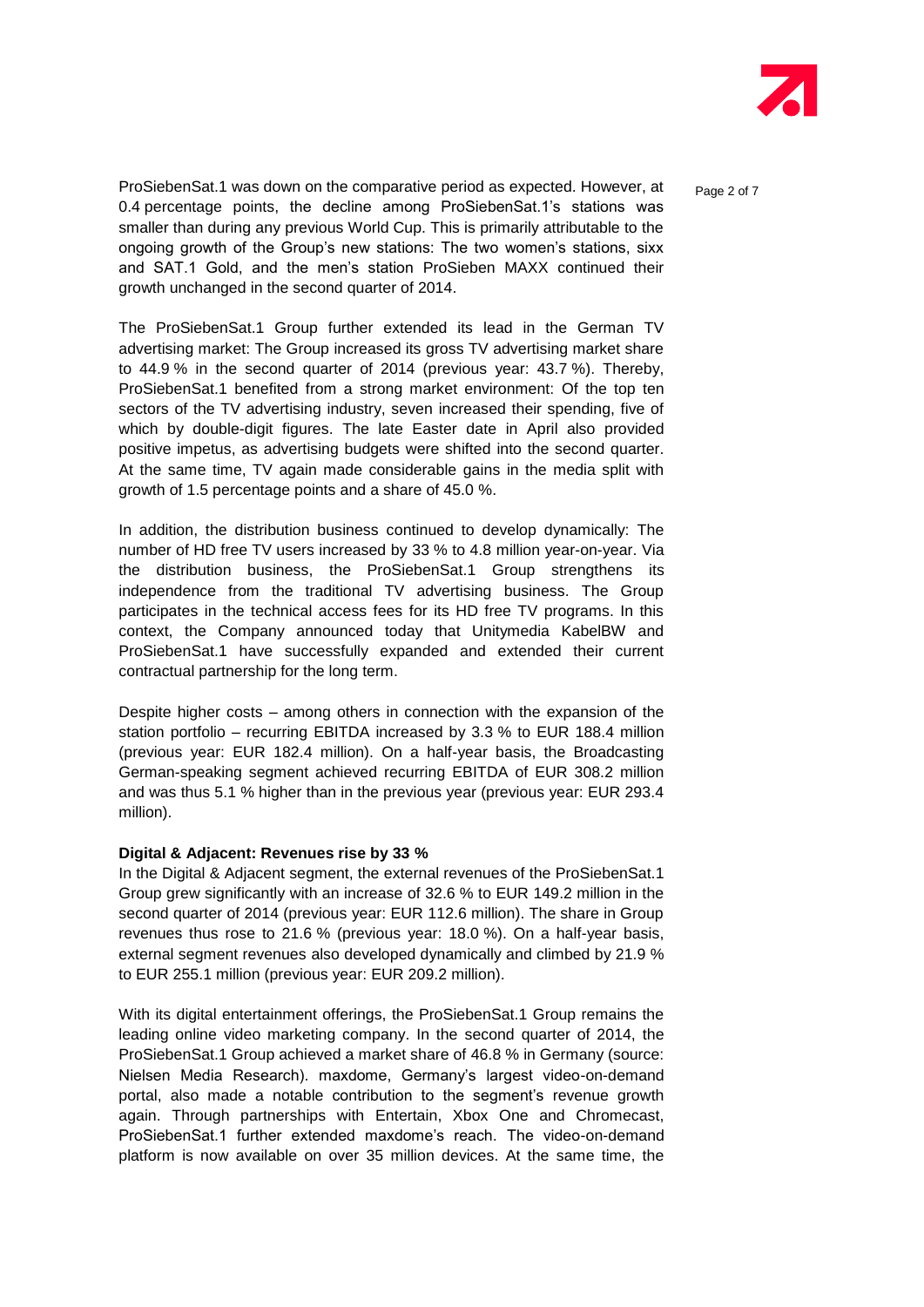

Games business made a considerable contribution to revenues due to  $P_{\text{a}ae 3 of 7}$ consolidation effects: In the first quarter, ProSiebenSat.1 acquired the online games publisher Aeria Games Europe; the Berlin based company has been included in the consolidated financial statements with closing of the transaction since April 2014. Aeria Games is going to launch six new online games in the second half of the year.

The strongest growth driver in the Digital & Adjacent segment in the second quarter of 2014 was the digital commerce business. The travel cluster in particular continued to develop dynamically. The travel portals weg.de and ferien.de, first included in the consolidated financial statements in January 2014, provided important revenue contributions. ProSiebenSat.1 is planning to establish new e-commerce clusters in the area of Beauty & Accessories and Home & Living in the coming months: In the second quarter, the Group already increased its stake in Flaconi, the second-largest online store for perfume and cosmetics on the German-speaking market, and acquired a majority interest in the online portal moebel.de. The transactions closed in July 2014. At the same time, the ProSiebenSat.1 Group further extended its media-for-equity and media-for-revenue business and agreed the third international partnership in the Ventures unit with Dynamic Yield.

The ProSiebenSat.1 Group also generated double-digit growth rates in the Digital & Adjacent segment on the basis of recurring EBITDA: EBITDA adjusted for non-recurring effects climbed 26.2 % to EUR 30.8 million in the second quarter of 2014 (previous year: EUR 24.4 million). On a half-year basis, recurring EBITDA increased by 23.2 % to EUR 54.6 million (previous year: EUR 44.3 million).

### **Red Arrow Entertainment: Largest revenue contribution comes from the USA**

External revenues in the Content Production & Global Sales segment increased in the second quarter of 2014 by 20.6 % to EUR 30.7 million (previous year: EUR 25.4 million). In the first half of 2014, external revenues rose by 12.2 % to EUR 56.7 million (previous year: EUR 50.5 million).

In the second quarter of 2014, the production business in the USA made the largest contribution to revenues in the Content Production & Global Sales segment: The initial consolidation of Half Yard Productions was a significant driver of revenue growth. Half Yard is one of the leading US production firms in the reality, factual entertainment and documentary segment. At the same time, Red Arrow Entertainment achieved new hit programs in the USA: The Red Arrow subsidiary Fabrik Entertainment is currently producing the drama series "Odyssey" for NBC as Executive Producer in cooperation with Universal TV. Moreover, the Red Arrow production "Married At First Sight" launched on A+E Networks' FYI channel with market shares well above the average.

In the second quarter of 2014, recurring EBITDA decreased to EUR 1.3 million (previous year: EUR 3.0 million). On a half-year basis, recurring EBITDA in the Content Production & Global Sales segment was minus EUR 1.2 million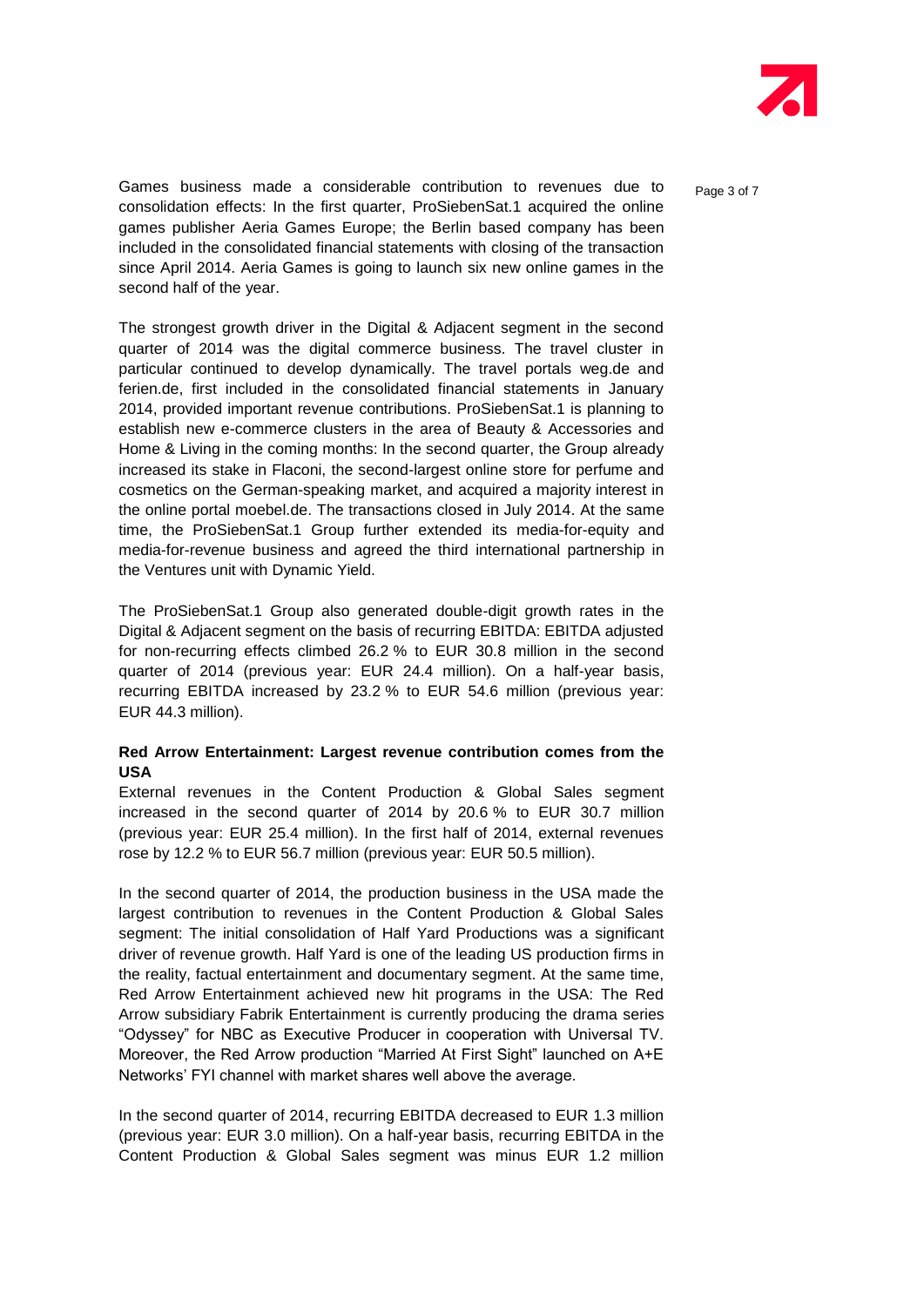

(previous year: EUR 1.8 million). Red Arrow will offset the decline in earnings over the full year and expects to exceed last year's result.

Page 4 of 7

#### **Group invests in sustainable growth across all segments**

The Group is investing in sustainable growth across all segments, and is strengthening its market position on the basis of strategic acquisitions. The objective is to diversify revenue models and to expand into rapidly growing markets. Especially in the Digital & Adjacent segment, growth increased costs in the second quarter of 2014. In the core TV business, higher costs in connection with the expansion of the station portfolio also had an impact. As a result, total costs rose by 13.7 % or EUR 62.5 million to EUR 518.0 million in the second quarter of 2014. Operating costs adjusted for non-recurring expenses, depreciation and amortization amounted to EUR 476.1 million. This equates to an increase of 13.1 % or EUR 55.0 million.

#### **ProSiebenSat.1 grows profitably, leverage factor in target range**

EBITDA grew to EUR 208.7 million in the second quarter of 2014 and was thus 5.6 % or EUR 11.1 million higher than in the previous year. This includes nonrecurring expenses incurred among others in connection with the bundling of games activities in Berlin. EBITDA adjusted for non-recurring effects climbed by 4.8 % or EUR 10.0 million to EUR 219.1 million. The recurring EBITDA margin amounted to 31.7 % (previous year: 33.5 %) and reflects the Group's high level of profitability. Underlying net income increased by 3.6 % to EUR 108.1 million (previous year: EUR 104.3 million).

In the second quarter of 2014, the financial result amounted to minus EUR 44.2 million (previous year: EUR -41.4 million). This is attributable to the development of the other financial result of minus EUR 22.9 million (previous year: EUR -9.8 million), which includes one-time expenses as a result of the refinancing in April 2014 and impairments on financial investments. By issuing notes and concluding a new syndicated facilities agreement in April 2014, ProSiebenSat.1 put its financing on a broader basis while extending and diversifying the maturity profile. In this manner, the Group will improve its financing costs and the cash flow before taxes over the next four years by a total of approximately EUR 50 million.

The Group's leverage factor, defined as the ratio of net financial debt to recurring EBITDA of the last twelve months (LTM recurring EBITDA), was 2.2 times as of June 30, 2014, within the defined target range of 1.5 to 2.5 times (December 31, 2013: 1.8; June 30, 2013: 0.7). This increase by 26.1 % or EUR 377.5 million as against December 31, 2013 is primarily due to the dividend payment in June 2014 amounting to EUR 313.4 million.

#### **Positive full-year outlook for 2014 confirmed**

After a positive first half year, the ProSiebenSat.1 Group also started well into the third quarter of 2014. The Group confirms its targets for the full year of 2014 and continues to expect an increase in Group revenues by a mid to high single-digit percentage. It is also anticipating that, on a full-year basis, both recurring EBITDA and underlying net income will exceed the previous year's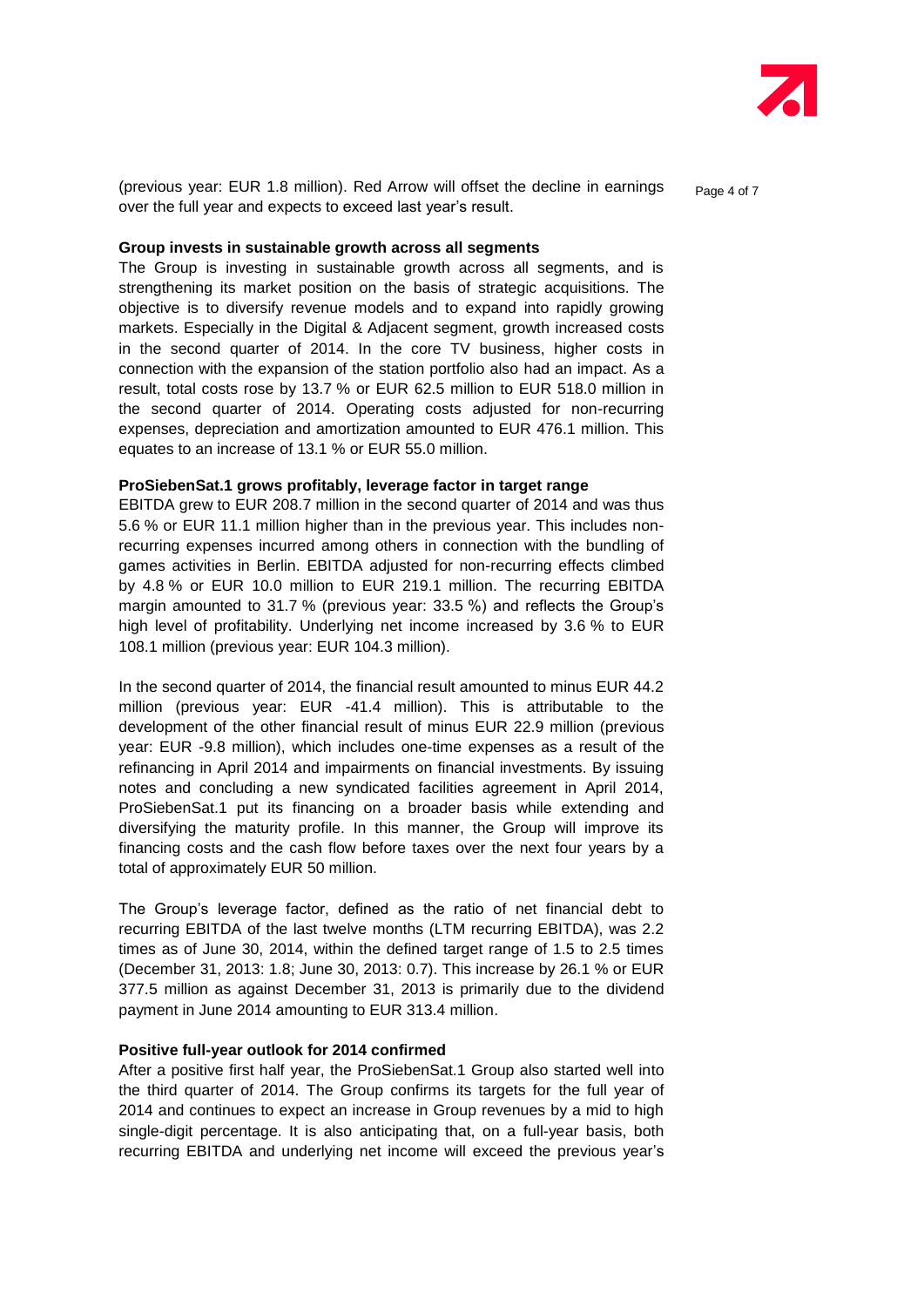

level. In addition, the Group underscores its long-term growth targets and by 2018 anticipates additional revenues of EUR 1 billion compared to 2012.

Page 5 of 7

Unless otherwise stated, all statements and figures relate to continuing operations. At the end of 2012, ProSiebenSat.1 announced its intention to sell its Eastern European portfolio. The sale of the Hungarian activities was completed on February 25, 2014, and the companies deconsolidated as of this date. Until their deconsolidation, the Hungarian companies were recognized as discontinued operations as defined by IFRS 5. Part of the sale of the Romanian TV holdings was formally and legally closed on April 2, 2014, and thus at the start of the second quarter of 2014. The closing of the sale of the remaining Romanian companies is expected in the third quarter. The result from discontinued operations for the second quarter of 2014 thus includes both the net profit generated by the other Romanian companies held for sale and the deconsolidation result of the Romanian TV subsidiaries and is presented after taxes. The previous-year figures of the income statement and the cash flow statement are presented at company and segment level on a comparable basis. The comparative balance sheet figures of the previous year were not adjusted.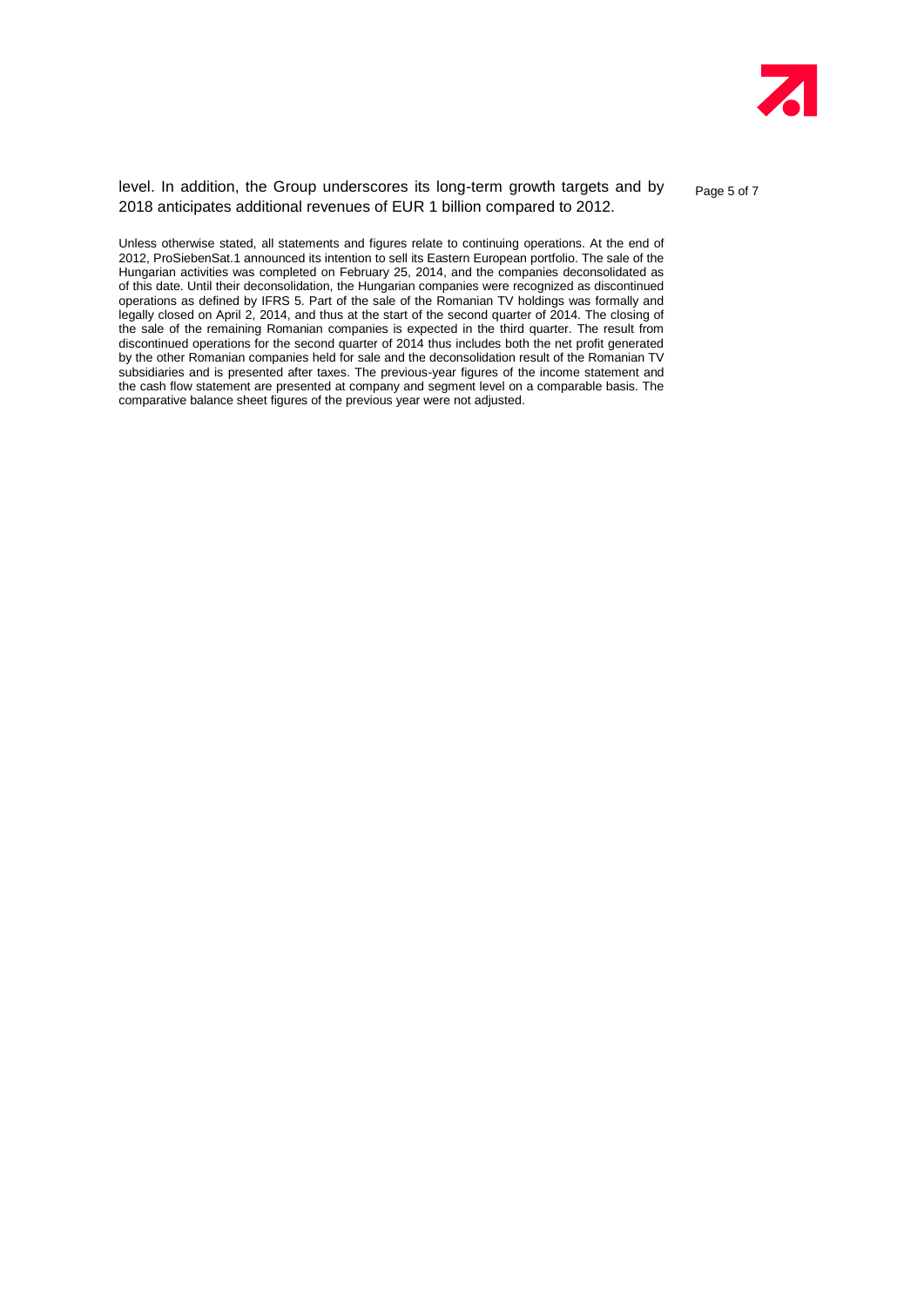

# **ProSiebenSat.1 Group key figures on the basis of continuing operations** Page 6 of 7

| In EUR m                                                                    | Q2 2014 | Q2 2013 | H1 2014 | H1 2013 |
|-----------------------------------------------------------------------------|---------|---------|---------|---------|
|                                                                             |         |         |         |         |
| Revenues                                                                    | 691.1   | 624.8   | 1,272.2 | 1,187.6 |
| <b>Total costs</b>                                                          | 518.0   | 455.5   | 994.7   | 917.0   |
| Operating costs <sup>(1)</sup>                                              | 476.1   | 421.1   | 922.6   | 859.4   |
| Recurring EBITDA <sup>(2)</sup>                                             | 219.1   | 209.2   | 359.3   | 337.2   |
| Recurring EBITDA margin<br>(in %)                                           | 31.7    | 33.5    | 28.2    | 28.4    |
| <b>EBITDA</b>                                                               | 208.7   | 197.6   | 344.6   | 320.7   |
| Non-recurring effects                                                       | $-10.4$ | $-11.6$ | $-14.7$ | $-16.5$ |
| <b>EBIT</b>                                                                 | 177.5   | 176.3   | 287.3   | 281.0   |
| <b>Financial result</b>                                                     | $-44.2$ | $-41.4$ | $-82.5$ | $-74.4$ |
| Net result (consolidated<br>net profit after non-<br>controlling interests) | 89.4    | 90.7    | 138.4   | 140.7   |
| Underlying net income <sup>(3)</sup>                                        | 108.1   | 104.3   | 163.8   | 155.3   |
| Basic earnings per share<br>(underlying)                                    | 0.51    | 0.49    | 0.77    | 0.73    |
| Free cash flow                                                              | 99.4    | 9.7     | $-46.9$ | $-12.7$ |
| Cash flow from operating<br>activities                                      | 371.0   | 293.5   | 600.0   | 570.2   |

| In EUR m                          | June 30, 2014 | Dec 31, 2013 | June 30, 2013 |  |
|-----------------------------------|---------------|--------------|---------------|--|
|                                   |               |              |               |  |
| Equity                            | 425.6         | 584.1        | 1,682.1       |  |
| Equity ratio<br>(in %)            | 12.5          | 16.4         | 37.2          |  |
| Cash and cash equivalents         | 146.4         | 395.7        | 1,287.2       |  |
| Net financial debt <sup>(5)</sup> | 1,823.7       | 1,446.3      | 553.8         |  |
| Leverage $(4)(6)$                 | 2.2           | 1.8          | 0.7           |  |